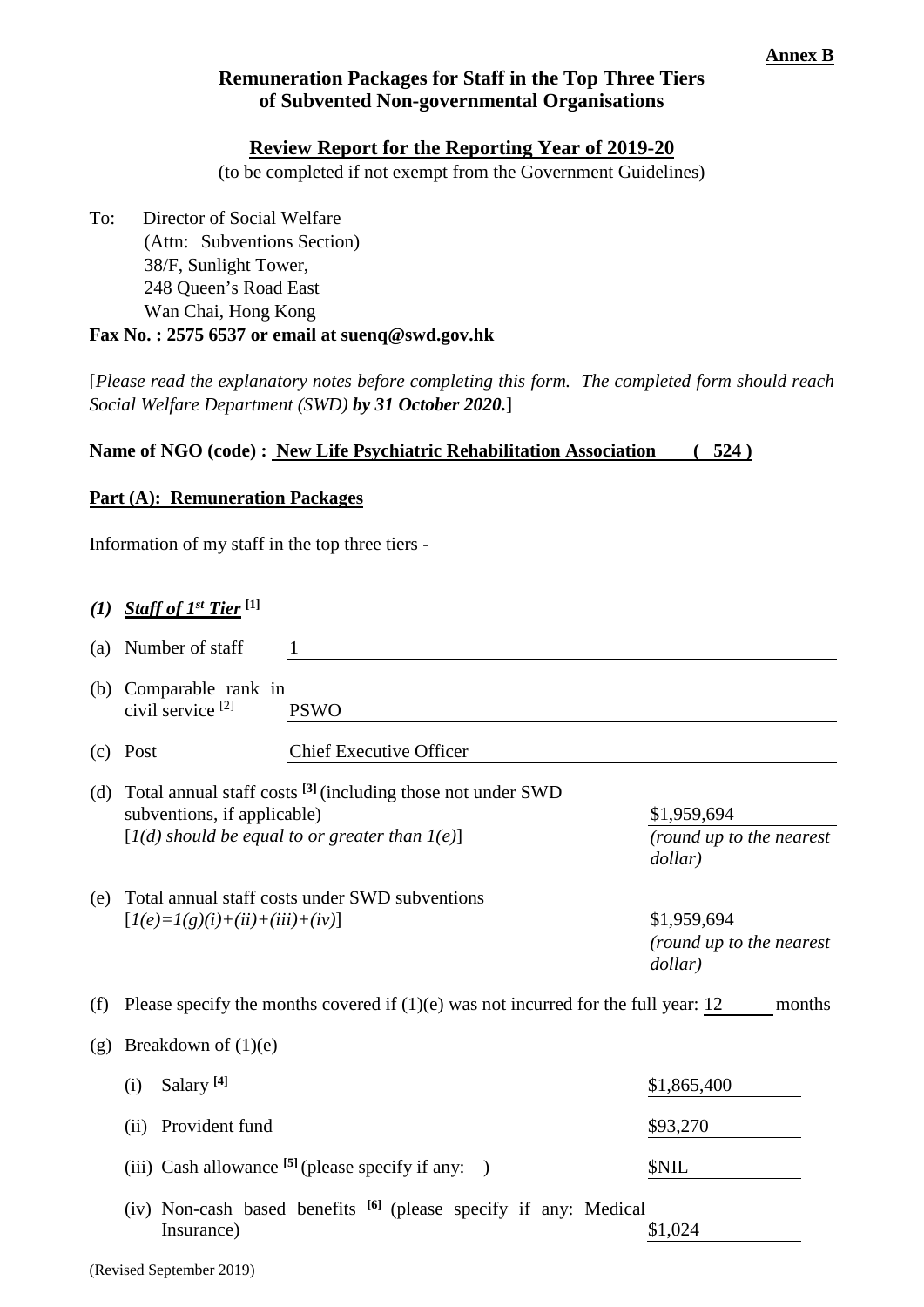| (2) | Staff of 2 <sup>nd</sup> Tier <sup>[1]</sup>                                                                                                                                            |                                                                                                                                                                                                                    |                                                    |  |  |  |
|-----|-----------------------------------------------------------------------------------------------------------------------------------------------------------------------------------------|--------------------------------------------------------------------------------------------------------------------------------------------------------------------------------------------------------------------|----------------------------------------------------|--|--|--|
| (a) | Number of staff                                                                                                                                                                         |                                                                                                                                                                                                                    |                                                    |  |  |  |
|     | civil service <sup>[2]</sup>                                                                                                                                                            | (b) Comparable rank in SSWO/SWO/SEO/EOI/Auditor                                                                                                                                                                    |                                                    |  |  |  |
| (c) | Post                                                                                                                                                                                    | Professional Service Manager / Director of Finance and Administration /<br>General Manager / Human Resources Manager/ Internal Auditor                                                                             |                                                    |  |  |  |
| (d) |                                                                                                                                                                                         | Total annual staff costs <sup>[3]</sup> (including those not under SWD<br>subventions, if applicable)<br>\$7,512,867<br>$[2(d)$ should be equal to or greater than $2(e)$ ]<br>(round up to the nearest<br>dollar) |                                                    |  |  |  |
| (e) | $[2(e)=2(f)(i)+(ii)+(iii)+(iv)]$                                                                                                                                                        | Total annual staff costs under SWD subventions                                                                                                                                                                     | \$6,871,888<br>(round up to the nearest<br>dollar) |  |  |  |
| (f) | Breakdown of $(2)(e)$                                                                                                                                                                   |                                                                                                                                                                                                                    |                                                    |  |  |  |
|     | Salary <sup>[4]</sup><br>(i)                                                                                                                                                            |                                                                                                                                                                                                                    | \$6,293,779                                        |  |  |  |
|     | Provident fund<br>(ii)                                                                                                                                                                  |                                                                                                                                                                                                                    | \$563,650                                          |  |  |  |
|     | (iii) Cash allowance <sup>[5]</sup> (please specify if any: Special Allowance in<br>respect of COVID-19)<br>\$8,000                                                                     |                                                                                                                                                                                                                    |                                                    |  |  |  |
|     | (iv) Non-cash based benefits <sup>[6]</sup> (please specify if any: Medical<br>Insurance)<br>\$6,459                                                                                    |                                                                                                                                                                                                                    |                                                    |  |  |  |
|     | (3) Staff of $3^{rd}$ Tier <sup>[1]</sup>                                                                                                                                               |                                                                                                                                                                                                                    |                                                    |  |  |  |
| (a) | Number of staff                                                                                                                                                                         | 21                                                                                                                                                                                                                 |                                                    |  |  |  |
| (b) | Comparable rank in<br>civil service <sup>[2]</sup>                                                                                                                                      | SWO / ASWO / Senior Nursing Officer / CP / SOT / OTI / EOI / AOI /<br>EOII/ AOII / Building Supervisor / Analyst/Programmer I                                                                                      |                                                    |  |  |  |
| (c) | Post                                                                                                                                                                                    | Social Work Supervisor / Superintendent / Clinical Psychologist /<br>Senior Manager / Manager / Assistant General Manager                                                                                          |                                                    |  |  |  |
| (d) | Total annual staff costs <sup>[3]</sup> (including those not under SWD<br>subventions, if applicable)<br>\$18,435,768<br>$[3(d)$ should be equal to or greater than $3(e)$ ]<br>dollar) |                                                                                                                                                                                                                    | (round up to the nearest                           |  |  |  |
| (e) | $[3(e)=3(f)(i)+(ii)+(iii)+(iv)]$                                                                                                                                                        | Total annual staff costs under SWD subventions                                                                                                                                                                     | \$17,194,565<br>(round up to the nearest           |  |  |  |

*dollar)*